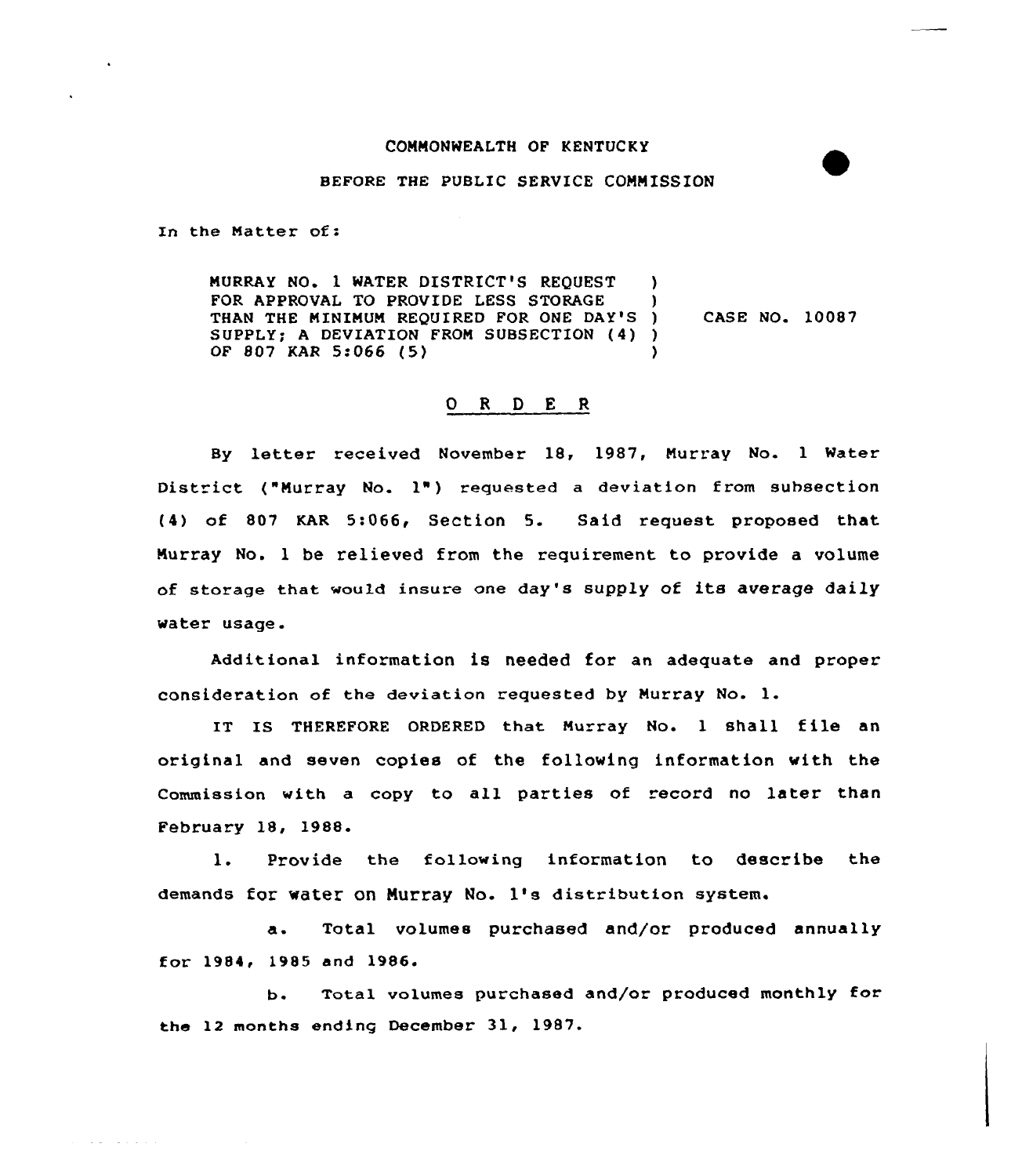c. Average 24-hour volume purchased and/or produced during the 12 months ending with December 31, 1987.

d. Maximum 24-hour volume purchased and/or produced during the 12 months ending with December 31, 1987.

e. Total days and highest number of successive days that the maximum 24-hour volume was purchased and/or produced during the 12 months ending December 3l, 1987.

f. Projected maximum daily demand volumes for <sup>1990</sup> similar to (d) and (e) above. Describe the method by which these projections were made.

2. Provide <sup>a</sup> map of Murray No. 1's distribution system that shows the location and size of all distribution mains, storage tanks, pumping stations and any other significant features of the system. One inch on this map should not represent more than one mile on the ground.

3. Provide a description of each of Murray No. 1's storage facilities including their locations on the system and show total volume of storage on the system.

4. List the difference in volumes between total storage and (a) maximum 24-hour volume produced and/or purchased, (b) average 24-hour volume and (c) minimum 24-hour volume.

5. Provide <sup>a</sup> list of Murray No. 1's large volume customers by name and maximum monthly and 24-hour usage by volume and by percentage of Murray No. 1's maximum monthly and 24-hour volumes. Describe these customers' water storage and/or distribution facilities if any exist and any sales/purchase agreements now in effect for such customers. Explain any seasonal variations that

 $-2-$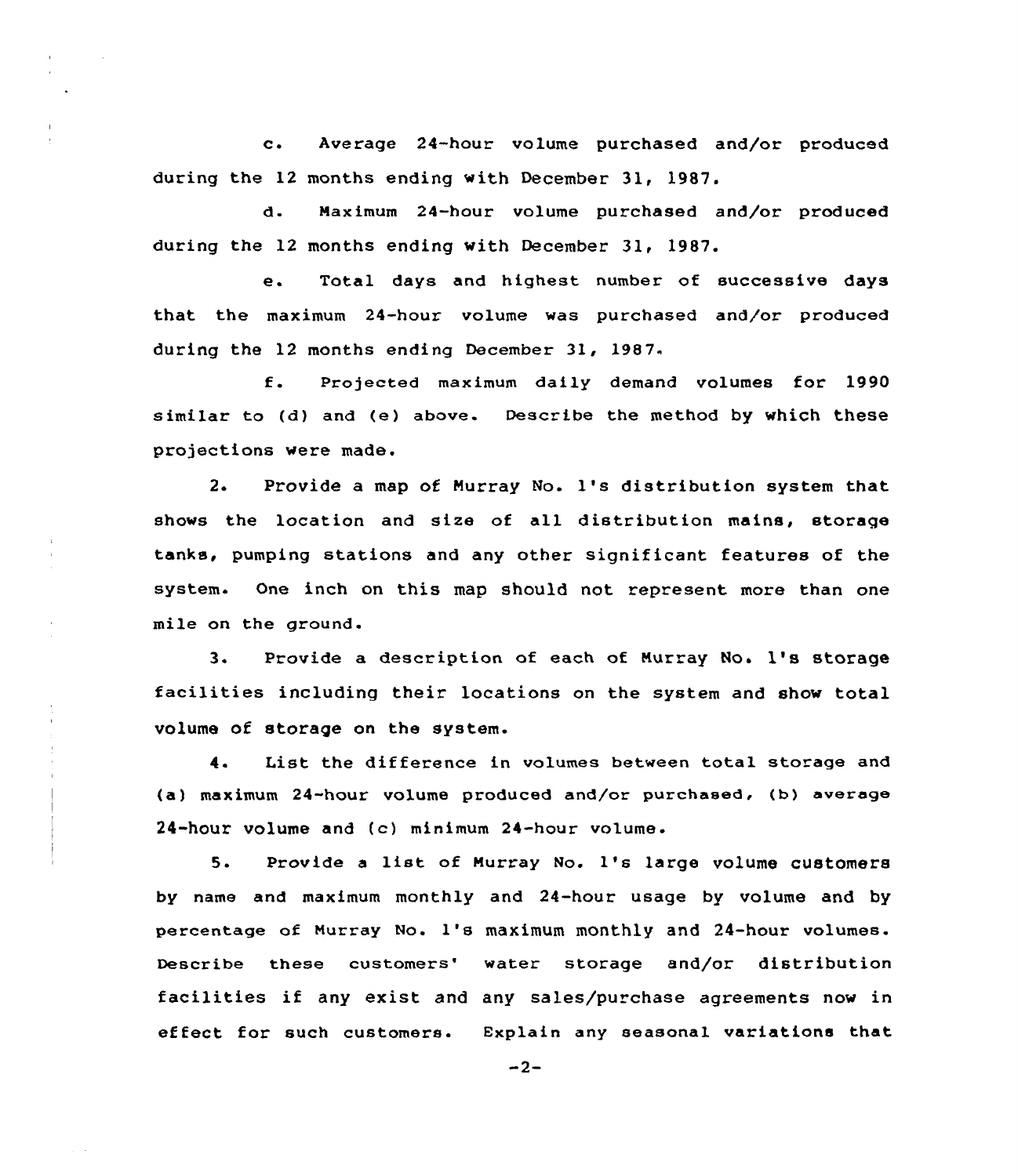affect the purchase volumes of any of these customers. Describe Murray No. 1's curtailment plan if applicable to any of these customers. Do not list customers that are purchasing less than <sup>5</sup> percent of Murray No. 1's maximum monthly volumes.

6. Provide a technical summary of operational deficiencies of Murray No- 1's system that are known from experience or that have been indicated by hydraulic analyses.

7. Show names and addresses of Murray No. 1's customers that are providing critical health services.

8. Show number of hours under present operating conditions that service can be continued to hospitals, schools and other similar facilities after an interruption of service by Murray No-1's supplier when the supply requirements to be met are: (a) maximum 24-hour volume, (b) average 24-hour volume and (c) minimum 24-hour volume. Provide supplemental information as needed to explain how results for  $(a)$ ,  $(b)$  and  $(c)$  were obtained.

9. Describe past periods of interruption by the supplier for Murray No. 1. List dates and total days or hours of interruption.

10. Provide detailed information on supplier's system that delivers water to Murray No. l. Include location and capacity of (a) treatment plant, (b) pumping stations, (c) storage tanks and any other facilities required for the delivery of water to Murray No. 1. Give the 24-hour capacity and maximum 24-hour production of plant for the 12 months ending December 31, 1987.

ll. Does Murray No. 1's purchase agreement place <sup>a</sup> limit on the daily or monthly volumes that its supplier will furnish? If

 $-3-$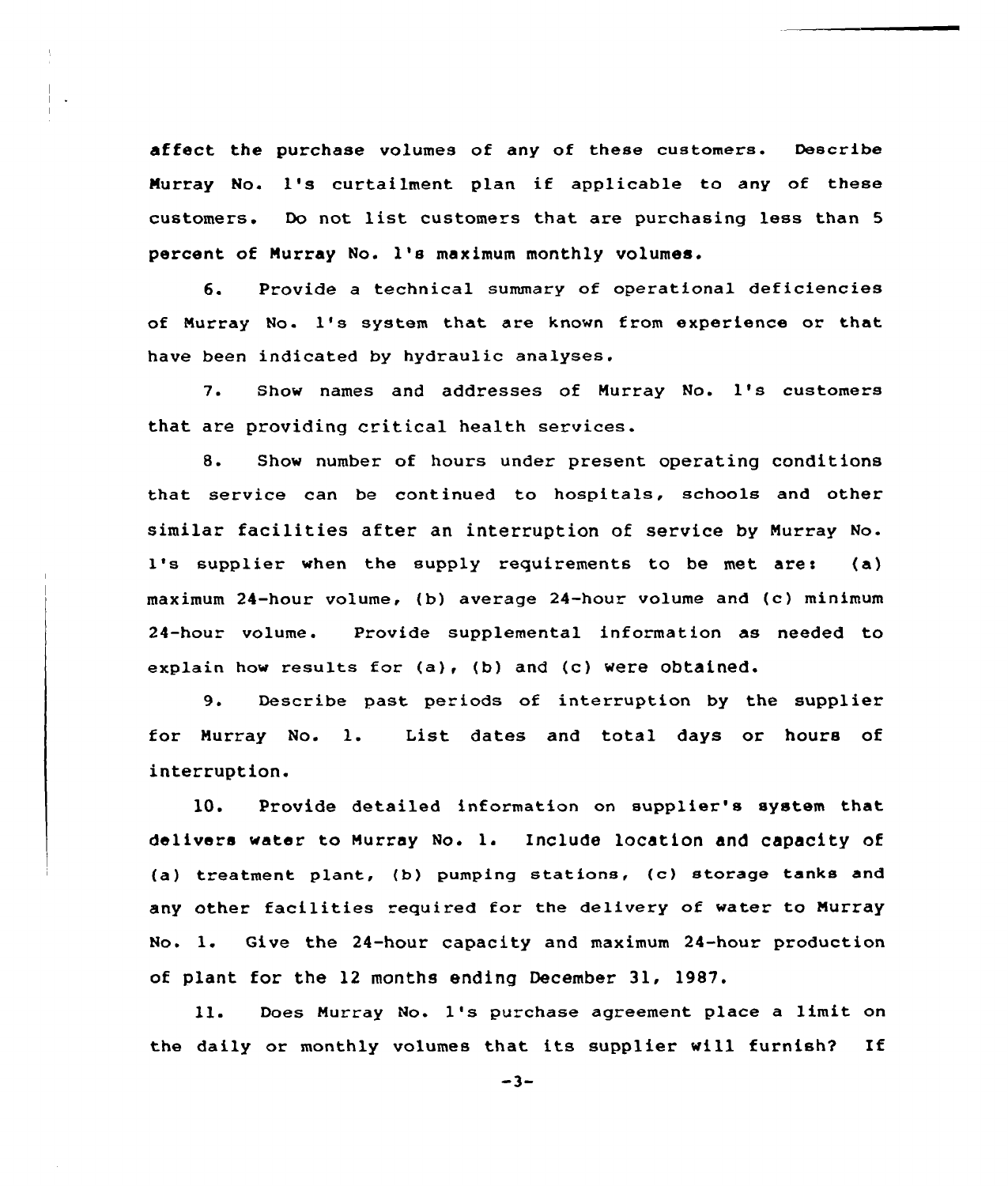so, define these limits. If supplier provides certain volumes of storage for Murray No. 1, provide a copy of the agreement that insures the provision of this storage by supplier and a statement reflecting Murray No. 1's assessment of reliability of the agreement. Provide <sup>a</sup> copy of Murray No. 1's purchase aqreement if its paxticulars cannot be readily described and note the particulars of interest to the instant case. Describe any curtailment aspects of the contract.

12. Describe supplier's capability for delivery of water pressure and volume at each point of delivery to Murray No. 1. Describe those features of supplier's system that limit its capacity for delivery of water pressure and volume to Murray No. l. Such features may include: (a) distance between supplier's tank and supplier's point of connection with Murray No- 1, (b) size of the connecting main between Murray No. 1, and its supplier's tank, (c) capacity of supplier's treatment plant, (d) age of supplier's treatment plant, (e) condition of supplier's treatment plant, (f) capacity and condition of supplier's pumping stations and tanks and supplier's qeneral ability to respond to the needs of Murray No. ).

13. If the Farmers Home Administration {"FmHA" ) is the holder of either all or a part of Murray No. 1's long-term debt, provide <sup>a</sup> copy of an FmHA letter stating its position with regard to the storage volume provided by Muxray No. <sup>1</sup> and its request for a deviaticn from PSC regulations.

 $-4-$